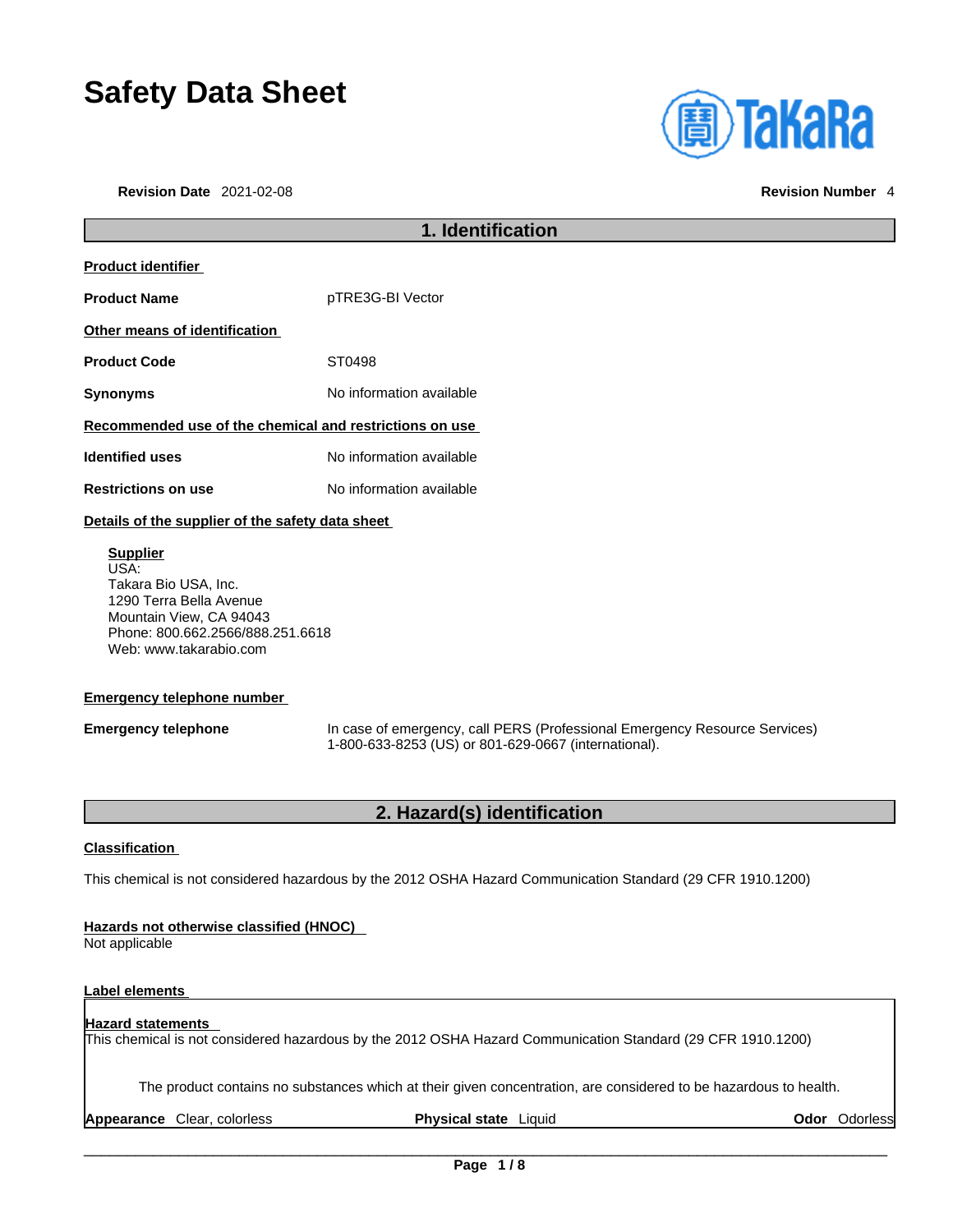#### **Other information**

No information available.

### **3. Composition/information on ingredients**

### **Substance**

Not applicable.

### **Mixture**

The product contains no substances which at their given concentration, are considered to be hazardous to health

### **4. First-aid measures**

### **Description of first aid measures**

| <b>Inhalation</b>                                                          | Remove to fresh air.                                                                                                    |  |
|----------------------------------------------------------------------------|-------------------------------------------------------------------------------------------------------------------------|--|
| Eye contact                                                                | Rinse thoroughly with plenty of water for at least 15 minutes, lifting lower and upper eyelids.<br>Consult a physician. |  |
| <b>Skin contact</b>                                                        | Wash skin with soap and water.                                                                                          |  |
| Ingestion                                                                  | Clean mouth with water and drink afterwards plenty of water.                                                            |  |
| Most important symptoms and effects, both acute and delayed                |                                                                                                                         |  |
| <b>Symptoms</b>                                                            | No information available.                                                                                               |  |
| Indication of any immediate medical attention and special treatment needed |                                                                                                                         |  |
| Note to physicians                                                         | Treat symptomatically.                                                                                                  |  |

### **5. Fire-fighting measures**

| <b>Suitable Extinguishing Media</b>                             | Use extinguishing measures that are appropriate to local circumstances and the<br>surrounding environment.                            |  |
|-----------------------------------------------------------------|---------------------------------------------------------------------------------------------------------------------------------------|--|
| <b>Large Fire</b>                                               | CAUTION: Use of water spray when fighting fire may be inefficient.                                                                    |  |
| Unsuitable extinguishing media                                  | Do not scatter spilled material with high pressure water streams.                                                                     |  |
| Specific hazards arising from the<br>chemical                   | No information available.                                                                                                             |  |
| <b>Explosion Data</b><br>Sensitivity to mechanical impact None. |                                                                                                                                       |  |
| Sensitivity to static discharge                                 | None.                                                                                                                                 |  |
| Special protective equipment for<br>fire-fighters               | Firefighters should wear self-contained breathing apparatus and full firefighting turnout<br>gear. Use personal protection equipment. |  |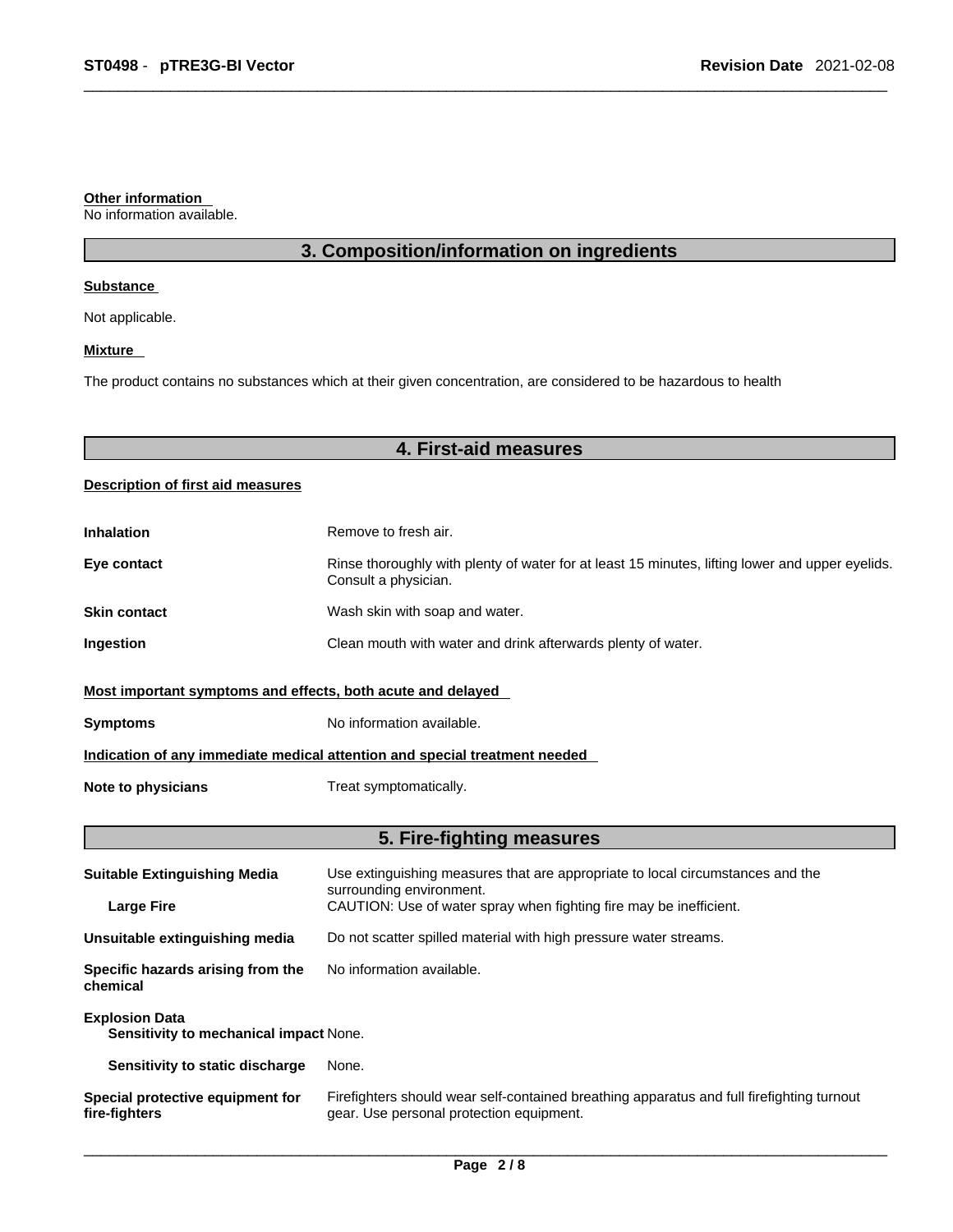| 6. Accidental release measures                               |                                                                        |  |
|--------------------------------------------------------------|------------------------------------------------------------------------|--|
|                                                              | Personal precautions, protective equipment and emergency procedures    |  |
|                                                              |                                                                        |  |
| <b>Personal precautions</b>                                  | Ensure adequate ventilation.                                           |  |
|                                                              |                                                                        |  |
|                                                              |                                                                        |  |
| Methods and material for containment and cleaning up         |                                                                        |  |
| <b>Methods for containment</b>                               | Prevent further leakage or spillage if safe to do so.                  |  |
| Methods for cleaning up                                      | Pick up and transfer to properly labeled containers.                   |  |
|                                                              |                                                                        |  |
|                                                              |                                                                        |  |
|                                                              |                                                                        |  |
|                                                              | 7. Handling and storage                                                |  |
| <b>Precautions for safe handling</b>                         |                                                                        |  |
| Advice on safe handling                                      | Handle in accordance with good industrial hygiene and safety practice. |  |
| Conditions for safe storage, including any incompatibilities |                                                                        |  |
| <b>Storage Conditions</b>                                    | Keep container tightly closed in a dry and well-ventilated place.      |  |
|                                                              |                                                                        |  |
|                                                              |                                                                        |  |
|                                                              | 8. Exposure controls/personal protection                               |  |
|                                                              |                                                                        |  |

**Control parameters** 

| Appropriate engineering controls                                      |                                                                                                                                                                             |  |
|-----------------------------------------------------------------------|-----------------------------------------------------------------------------------------------------------------------------------------------------------------------------|--|
| <b>Engineering controls</b>                                           | Showers<br>Eyewash stations<br>Ventilation systems.                                                                                                                         |  |
| Individual protection measures, such as personal protective equipment |                                                                                                                                                                             |  |
| <b>Eye/face protection</b>                                            | No special protective equipment required.                                                                                                                                   |  |
| Skin and body protection                                              | No special protective equipment required.                                                                                                                                   |  |
| <b>Respiratory protection</b>                                         | No protective equipment is needed under normal use conditions. If exposure limits are<br>exceeded or irritation is experienced, ventilation and evacuation may be required. |  |
| <b>General hygiene considerations</b>                                 | Handle in accordance with good industrial hygiene and safety practice.                                                                                                      |  |

## **9. Physical and chemical properties**

| Information on basic physical and chemical properties |                  |  |
|-------------------------------------------------------|------------------|--|
| <b>Physical state</b>                                 | Liauid           |  |
| Appearance                                            | Clear, colorless |  |
| Color                                                 | Clear            |  |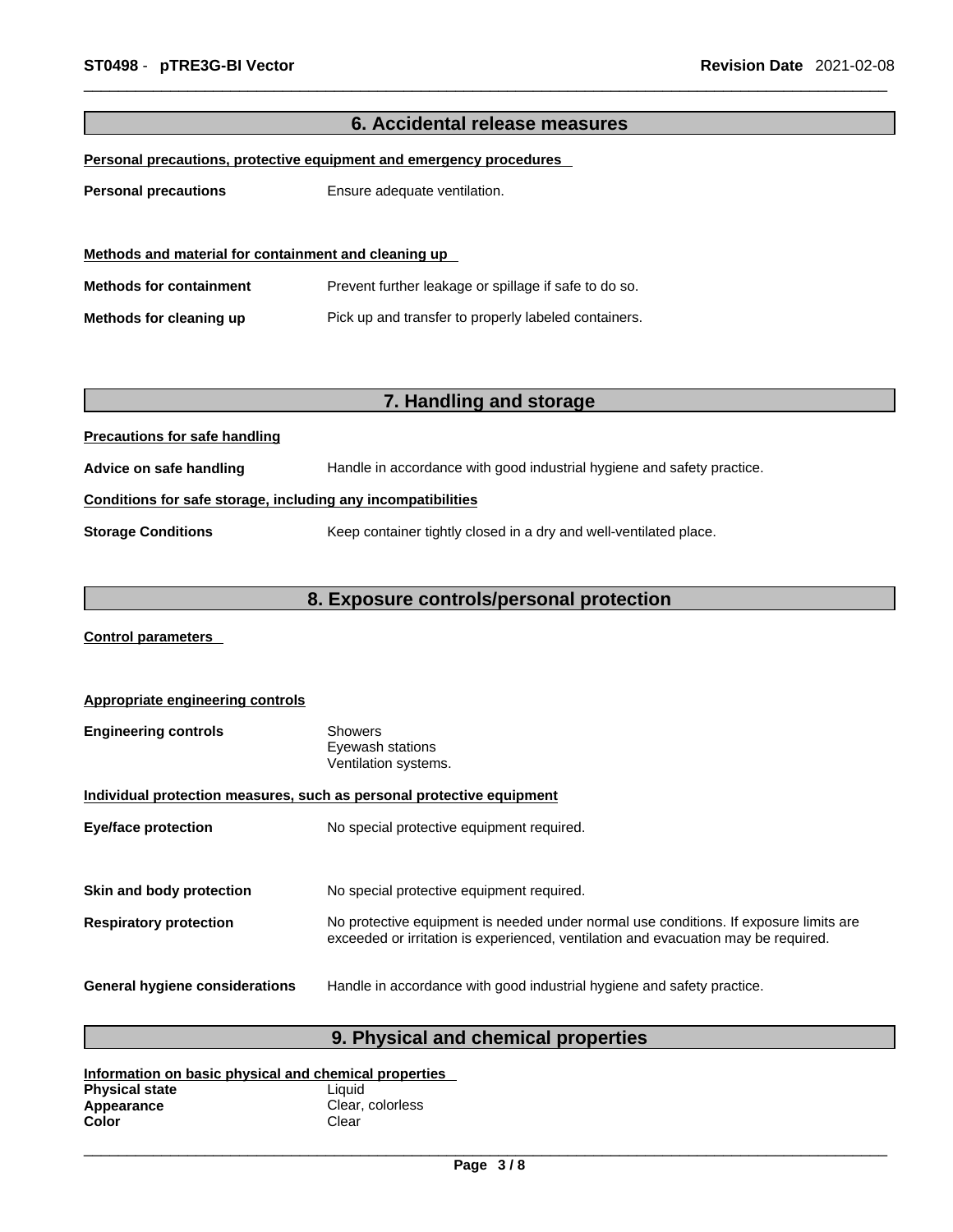| Odor                             | Odorless                 |                  |
|----------------------------------|--------------------------|------------------|
| <b>Odor Threshold</b>            | No information available |                  |
|                                  |                          |                  |
| <b>Property</b>                  | Values                   | Remarks • Method |
| рH                               |                          | None known       |
| Melting point / freezing point   | No data available        | None known       |
| Boiling point/boiling range (°C) | No data available        | None known       |
| <b>Flash point</b>               | No data available        | Open cup         |
| <b>Evaporation Rate</b>          | no data available        | None known       |
| Flammability (solid, gas)        | no data available        | None known       |
| <b>Flammability Limit in Air</b> |                          | None known       |
| <b>Upper flammability limit:</b> | No data available        |                  |
| Lower flammability limit:        | No data available        |                  |
| Vapor pressure                   | no data available        | None known       |
| <b>Vapor density</b>             | No data available        | None known       |
| <b>Relative density</b>          |                          | None known       |
| <b>Water solubility</b>          | No data available        | None known       |
| Solubility in other solvents     | no data available        | None known       |
| <b>Partition coefficient</b>     | no data available        | None known       |
| <b>Autoignition temperature</b>  | No data available        | None known       |
| <b>Decomposition temperature</b> |                          | None known       |
| <b>Kinematic viscosity</b>       | No data available        | None known       |
| <b>Dynamic Viscosity</b>         | no data available        | None known       |
|                                  |                          |                  |
| <b>Other information</b>         |                          |                  |
| <b>Explosive properties</b>      | No information available |                  |
| <b>Oxidizing properties</b>      | No information available |                  |
| Softening point                  | No information available |                  |
| <b>Molecular Weight</b>          | No information available |                  |
| <b>VOC Content (%)</b>           | No information available |                  |
| <b>Liquid Density</b>            | No information available |                  |
| <b>Bulk Density</b>              | No information available |                  |
|                                  |                          |                  |

### **10. Stability and reactivity**

| <b>Reactivity</b>                                                       | No information available.                 |
|-------------------------------------------------------------------------|-------------------------------------------|
| <b>Chemical stability</b>                                               | Stable under normal conditions.           |
| <b>Possibility of hazardous reactions</b> None under normal processing. |                                           |
| <b>Conditions to Avoid</b>                                              | None known based on information supplied. |
| Incompatible materials                                                  | None known based on information supplied. |
|                                                                         |                                           |

**Hazardous decomposition products** None known based on information supplied.

### **11. Toxicological information**

### **Information on likely routes of exposure**

| <b>Inhalation</b>   | Specific test data for the substance or mixture is not available. |
|---------------------|-------------------------------------------------------------------|
| Eye contact         | Specific test data for the substance or mixture is not available. |
| <b>Skin contact</b> | Specific test data for the substance or mixture is not available. |
| <b>Ingestion</b>    | Specific test data for the substance or mixture is not available. |

**<u>Symptoms related to the physical, chemical and toxicological characteristics</u>**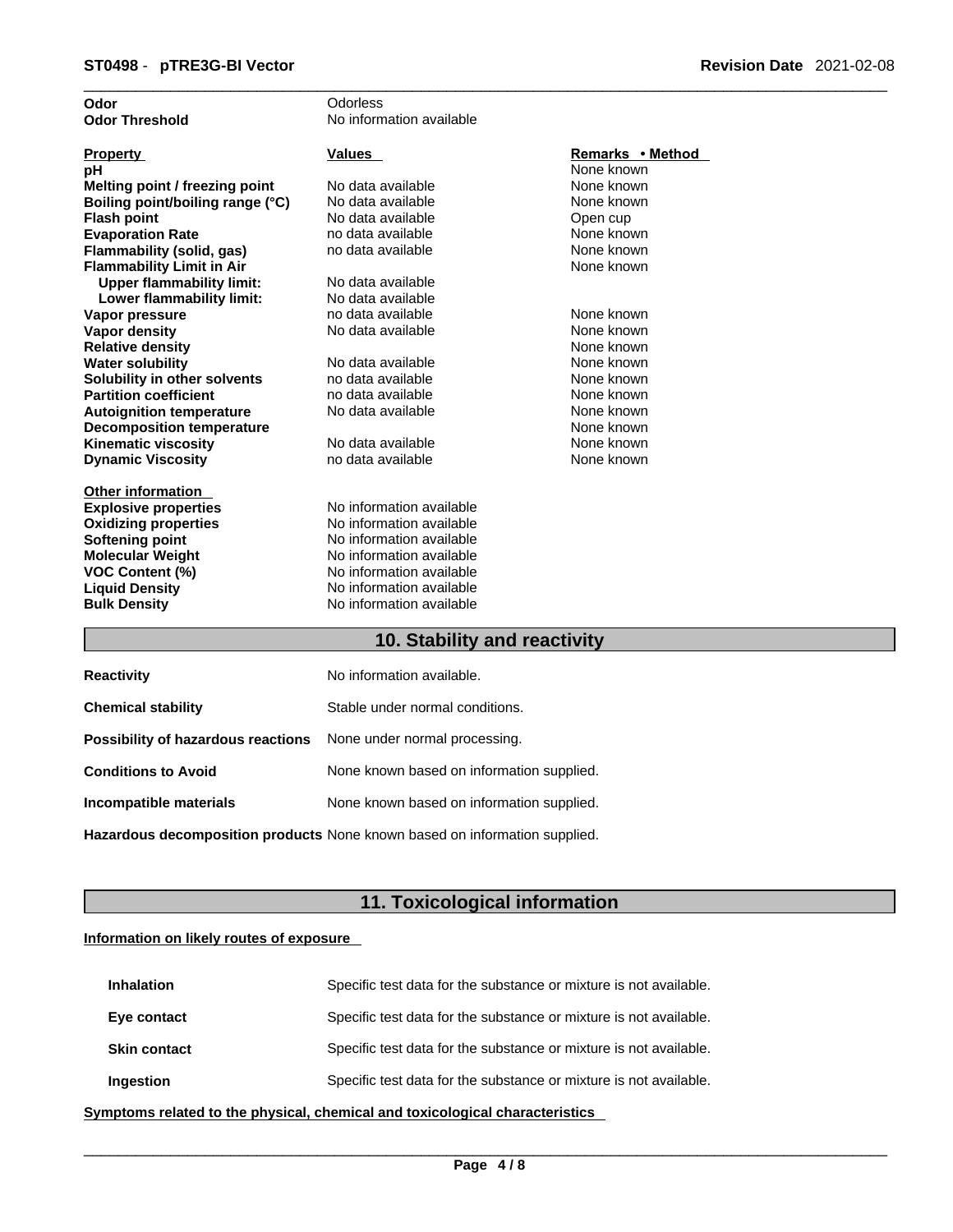### \_\_\_\_\_\_\_\_\_\_\_\_\_\_\_\_\_\_\_\_\_\_\_\_\_\_\_\_\_\_\_\_\_\_\_\_\_\_\_\_\_\_\_\_\_\_\_\_\_\_\_\_\_\_\_\_\_\_\_\_\_\_\_\_\_\_\_\_\_\_\_\_\_\_\_\_\_\_\_\_\_\_\_\_\_\_\_\_\_\_\_\_\_ **ST0498** - **pTRE3G-BI Vector Revision Date** 2021-02-08

**Symptoms** No information available.

**Acute toxicity**

**Numerical measures of toxicity**

|                                   | <u>Delayed and immediate effects as well as chronic effects from short and long-term exposure</u> |
|-----------------------------------|---------------------------------------------------------------------------------------------------|
| <b>Skin corrosion/irritation</b>  | No information available.                                                                         |
| Serious eye damage/eye irritation | No information available.                                                                         |
| Respiratory or skin sensitization | No information available.                                                                         |
| Germ cell mutagenicity            | No information available.                                                                         |
| Carcinogenicity                   | No information available.                                                                         |
| <b>Reproductive toxicity</b>      | No information available.                                                                         |
| <b>STOT - single exposure</b>     | No information available.                                                                         |
| <b>STOT - repeated exposure</b>   | No information available.                                                                         |
| <b>Aspiration hazard</b>          | No information available.                                                                         |
| Other adverse effects             | No information available.                                                                         |
| <b>Interactive effects</b>        | No information available.                                                                         |
|                                   | 12. Ecological information                                                                        |
| Ecotoxicity                       | The environmental impact of this product has not been fully investigated.                         |
| Persistence and degradability     | No information available.                                                                         |
| <b>Bioaccumulation</b>            | There is no data for this product.                                                                |
| Other adverse effects             | No information available.                                                                         |
|                                   |                                                                                                   |

### **13. Disposal considerations**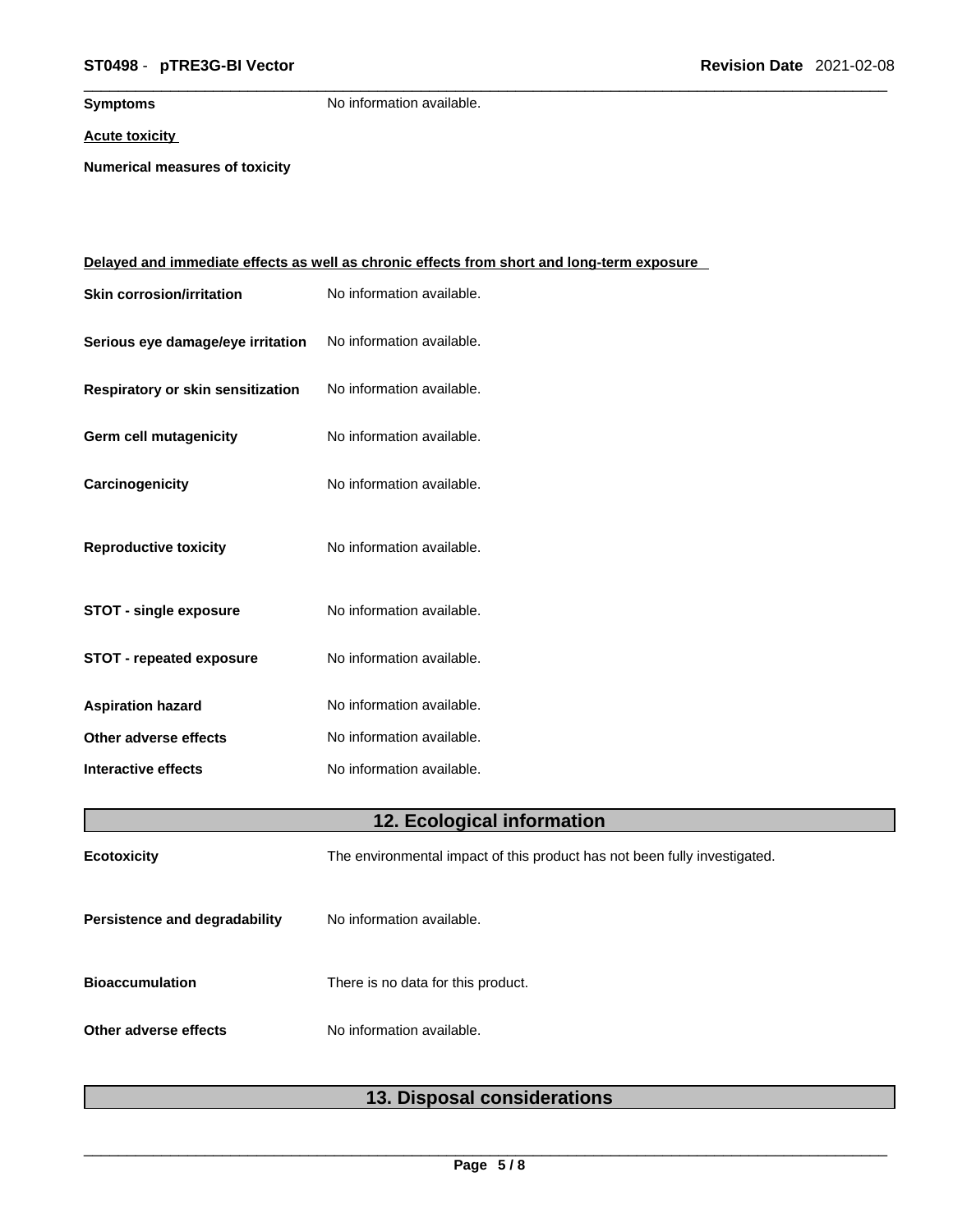#### **Waste treatment methods**

| Waste from residues/unused | Dispose of in accordance with local regulations. Dispose of waste in accordance with |
|----------------------------|--------------------------------------------------------------------------------------|
| products                   | environmental legislation.                                                           |
| Contaminated packaging     | Do not reuse empty containers.                                                       |

### **14. Transport information**

|             | 1 F<br><b>Dogulator</b> |
|-------------|-------------------------|
| <b>ADN</b>  | Not regulated           |
| <b>ADR</b>  | Not regulated           |
| <b>RID</b>  | Not regulated           |
| <b>IMDG</b> | Not regulated           |
| <b>IATA</b> | Not regulated           |
| ICAO (air)  | Not regulated           |
| <b>MEX</b>  | Not regulated           |
| <b>TDG</b>  | Not regulated           |
| <b>DOT</b>  | Not regulated           |

### **15. Regulatory information**

#### **International Inventories**

#### **TSCA** -.

\*Contact supplier for details. One or more substances in this product are either not listed on the US TSCA inventory, listed on the confidential US TSCA inventory or are otherwise exempted from inventory listing requirements

| <b>DSL/NDSL</b>      |   |
|----------------------|---|
| <b>EINECS/ELINCS</b> |   |
| <b>ENCS</b>          |   |
| <b>IECSC</b>         | ٠ |
| KECL                 |   |
| <b>PICCS</b>         |   |
| <b>AICS</b>          |   |
|                      |   |

 **Legend:** 

 **TSCA** - United States Toxic Substances Control Act Section 8(b) Inventory

 **DSL/NDSL** - Canadian Domestic Substances List/Non-Domestic Substances List

 **EINECS/ELINCS** - European Inventory of Existing Chemical Substances/European List of Notified Chemical Substances

 **ENCS** - Japan Existing and New Chemical Substances

 **IECSC** - China Inventory of Existing Chemical Substances

 **KECL** - Korean Existing and Evaluated Chemical Substances

 **PICCS** - Philippines Inventory of Chemicals and Chemical Substances

 **AICS** - Australian Inventory of Chemical Substances

### **US Federal Regulations**

### **SARA 313**

Section 313 of Title III of the Superfund Amendments and Reauthorization Act of 1986 (SARA). This product does not contain any chemicals which are subject to the reporting requirements of the Act and Title 40 of the Code of Federal Regulations, Part 372.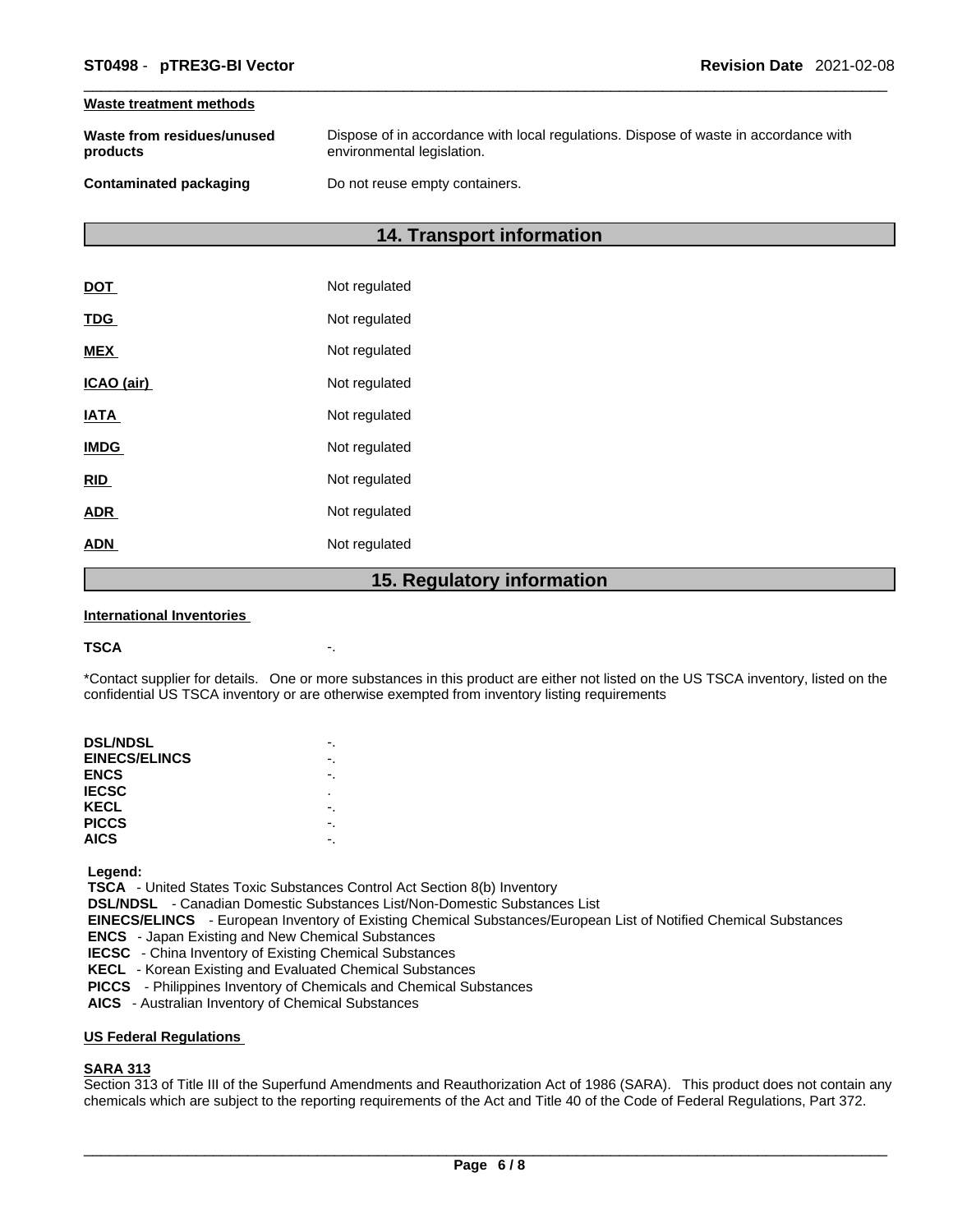### **SARA 311/312 Hazard Categories**

Should this product meet EPCRA 311/312 Tier reporting criteria at 40 CFR 370, refer to Section 2 of this SDS for appropriate classifications.

#### **CWA (Clean WaterAct)**

This product does not contain any substances regulated as pollutants pursuant to the Clean Water Act (40 CFR 122.21 and 40 CFR 122.42).

#### **CERCLA**

This material, as supplied, does not contain any substances regulated as hazardous substances under the Comprehensive Environmental Response Compensation and Liability Act (CERCLA) (40 CFR 302) or the Superfund Amendments and Reauthorization Act (SARA) (40 CFR 355). There may be specific reporting requirements at the local, regional, or state level pertaining to releases of this material.

### **US State Regulations**

#### **California Proposition 65**

This product does not contain any Proposition 65 chemicals.

#### **U.S. State Right-to-Know Regulations**

This product does not contain any substances regulated under applicable state right-to-know regulations

### **U.S. EPA Label Information**

### **EPA Pesticide Registration Number** Not applicable